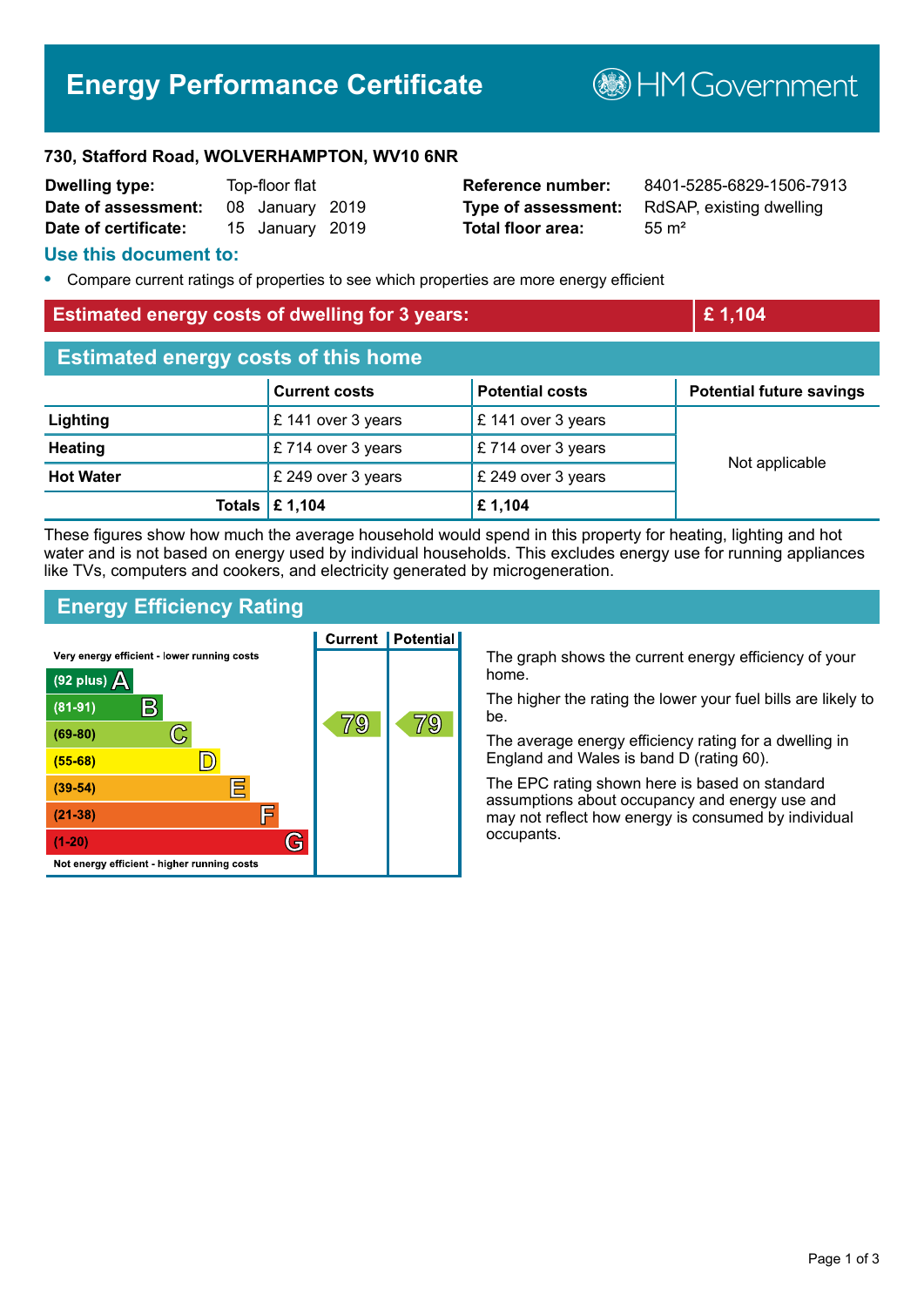**Energy Performance Certificate**

# **Summary of this home's energy performance related features**

| <b>Element</b>        | <b>Description</b>                         | <b>Energy Efficiency</b> |
|-----------------------|--------------------------------------------|--------------------------|
| Walls                 | Cavity wall, as built, insulated (assumed) | ★★★★☆                    |
| Roof                  | Pitched, insulated (assumed)               | ★★★★☆                    |
| Floor                 | (another dwelling below)                   |                          |
| Windows               | Fully double glazed                        | ★★★★☆                    |
| Main heating          | Boiler and radiators, mains gas            | ★★★★☆                    |
| Main heating controls | Programmer, room thermostat and TRVs       | ★★★★☆                    |
| Secondary heating     | None                                       |                          |
| Hot water             | From main system                           | ★★★★☆                    |
| Lighting              | Low energy lighting in all fixed outlets   | *****                    |

Current primary energy use per square metre of floor area: 141 kWh/m² per year

The assessment does not take into consideration the physical condition of any element. 'Assumed' means that the insulation could not be inspected and an assumption has been made in the methodology based on age and type of construction.

## **Low and zero carbon energy sources**

Low and zero carbon energy sources are sources of energy that release either very little or no carbon dioxide into the atmosphere when they are used. Installing these sources may help reduce energy bills as well as cutting carbon. There are none provided for this home.

# **Your home's heat demand**

For most homes, the vast majority of energy costs derive from heating the home. Where applicable, this table shows the energy that could be saved in this property by insulating the loft and walls, based on typical energy use (shown within brackets as it is a reduction in energy use).

| <b>Heat demand</b>           | <b>Existing dwelling</b> | Impact of loft<br>insulation | Impact of cavity<br>wall insulation | Impact of solid<br>wall insulation |
|------------------------------|--------------------------|------------------------------|-------------------------------------|------------------------------------|
| Space heating (kWh per year) | 2.781                    | N/A                          | N/A                                 | N/A                                |
| Water heating (kWh per year) | 1.779                    |                              |                                     |                                    |

You could receive Renewable Heat Incentive (RHI) payments and help reduce carbon emissions by replacing your existing heating system with one that generates renewable heat, subject to meeting minimum energy efficiency requirements. The estimated energy required for space and water heating will form the basis of the payments. For more information, search for the domestic RHI on the www.gov.uk website.

# **Recommendations**

None.